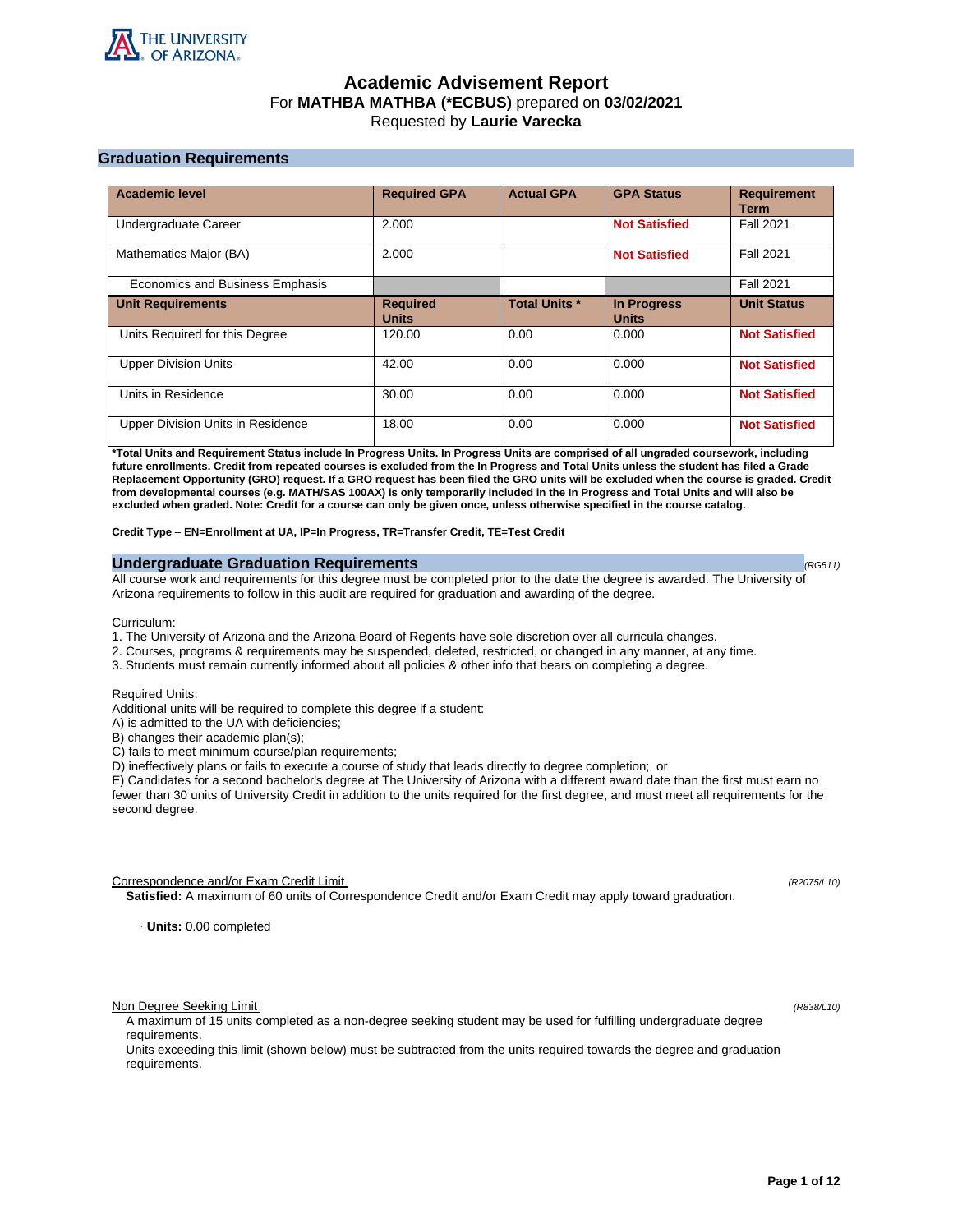

| Not Satisfied: Non-Community College Units: While there is no limit to the total number of units of course work that may be<br>transferred from an accredited community college to The University of Arizona, no more than 64 units from a 2-year institution<br>may be applied toward the requirements for a bachelor's degree. Therefore, to reach the required 120 units for a bachelor's<br>degree, a minimum of 56 units must be completed from 1) coursework at a 4-year institution, 2) approved credit by examination<br>(refer to UA Catalog for approved examinations and scores), or 3) any combination thereof. |             |
|-----------------------------------------------------------------------------------------------------------------------------------------------------------------------------------------------------------------------------------------------------------------------------------------------------------------------------------------------------------------------------------------------------------------------------------------------------------------------------------------------------------------------------------------------------------------------------------------------------------------------------|-------------|
| · Units: 56.00 required, 0.00 completed, 56.00 needed                                                                                                                                                                                                                                                                                                                                                                                                                                                                                                                                                                       |             |
| <b>Success Course Limit</b><br>Satisfied: No more than 3 units will apply toward a student's graduation requirements.<br>All Success courses taken can be seen below. Success Course units exceeding the 3 unit maximum must be subtracted from the<br>total units, residency requirements and cumulative grade point average.                                                                                                                                                                                                                                                                                              | (R3297/L15) |
| PE Activity Course Limit<br>Satisfied: No more than 3 units will apply toward a student's graduation requirements.<br>All PE activity courses taken can be seen below. PE Activity units exceeding the 3 unit maximum must be subtracted from the<br>total units, residency requirements and cumulative grade point average.                                                                                                                                                                                                                                                                                                | (R3297/L25) |
| <b>Foundation Mathematics</b><br><b>Not Satisfied: Foundation Mathematics</b>                                                                                                                                                                                                                                                                                                                                                                                                                                                                                                                                               | (RG1434)    |
| <b>GE Substantial Math Strand</b><br>Not Satisfied: Complete 1 course.                                                                                                                                                                                                                                                                                                                                                                                                                                                                                                                                                      | (R2612)     |

Non-Community College Units (R1227/L10)

GE Substantial Math Strand (R2612/L10)

**Not Satisfied:** Complete 1 course.

· **Units:** 2.67 required, 0.00 completed, 2.67 needed

| <b>Term</b> | <b>Subject</b> | <b>Catalog Nbr</b> | <b>Course Title</b> | Grade | <b>Units</b> | <b>RptCd</b> | <b>RaDes</b> | Type |
|-------------|----------------|--------------------|---------------------|-------|--------------|--------------|--------------|------|
|             |                |                    |                     |       |              |              |              |      |

# **Courses Available**

MATH 122B, MATH 125, MATH 129, MATH 215, MATH 223, MATH 254, MATH 313

| <b>Undergraduate General Education and Foundation Requirements</b><br>(RG507) |        |  |  |  |  |
|-------------------------------------------------------------------------------|--------|--|--|--|--|
| Not Satisfied: Undergraduate General Education and Foundation Requirements    |        |  |  |  |  |
|                                                                               |        |  |  |  |  |
| <b>Foundation Composition</b>                                                 |        |  |  |  |  |
|                                                                               | (R532) |  |  |  |  |
| Not Satisfied: Complete 1 of the following 4 Foundation Composition options:  |        |  |  |  |  |
| 1. 3 Course Foundation Composition Sequence                                   |        |  |  |  |  |
| 2. 2 Course Foundation Composition Sequence                                   |        |  |  |  |  |
| 3. Honors Composition with grade of C or higher                               |        |  |  |  |  |
| 4. Honors Composition with a grade of D and Second Semester Composition.      |        |  |  |  |  |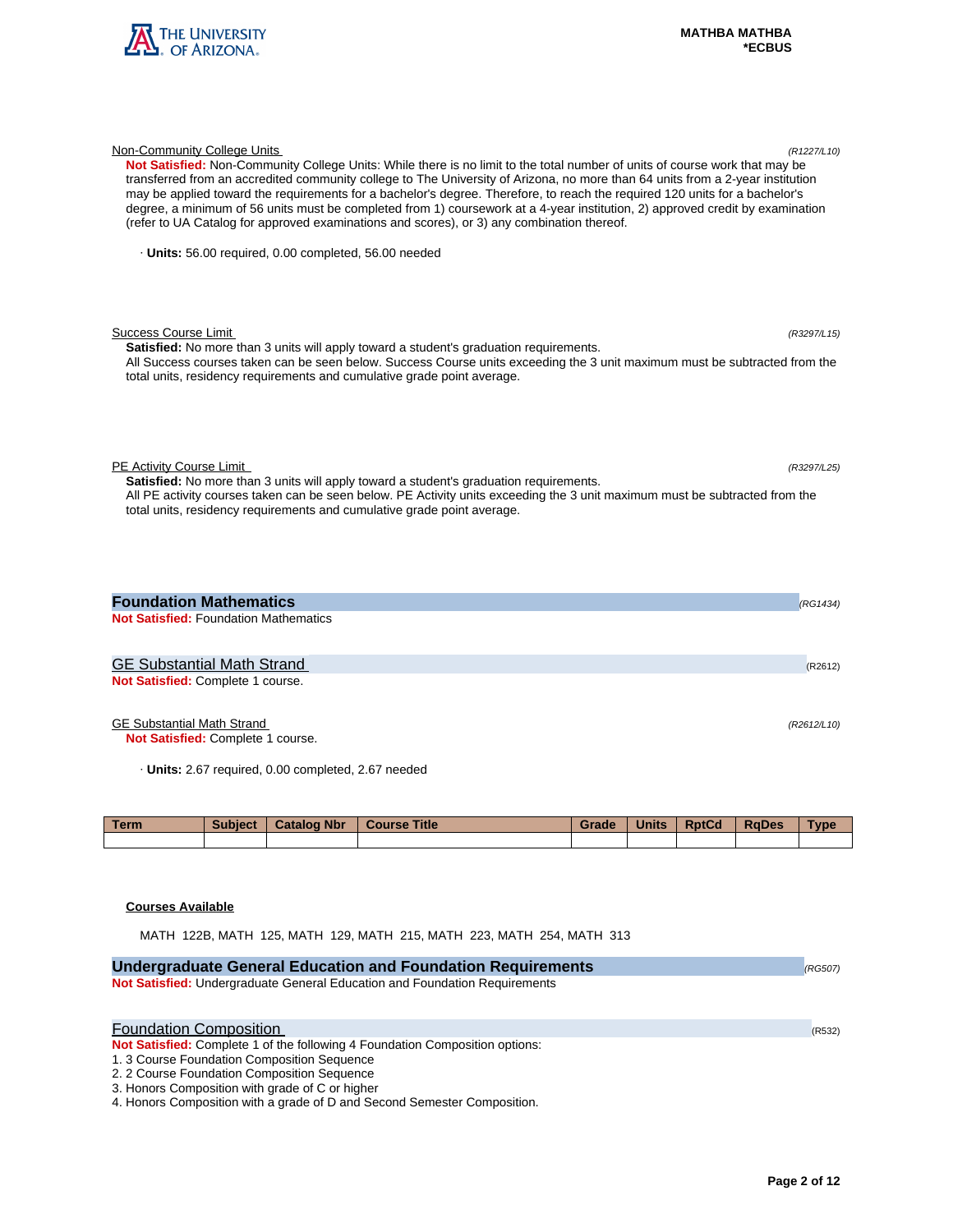

Please note: Students who earn a grade of D in Honors Composition may choose to repeat the course in order to earn a higher grade to satisfy the requirement. Please consult with your major advisor.

Mid-Career Writing Assessment - Complete 2nd semester English Composition with a B grade or higher. Students who do not earn a grade of B or better in 2nd semester English Composition must also satisfy a college or department writing requirement. Consult your major advisor if you do not earn a grade of B in 2nd semester English Composition.

Option 1: Foundation Composition - 3 Course Sequence (R532/L10)

**Not Satisfied:** Complete 3 courses. Complete ENGL 106 AND ENGL 101/107 AND ENGL 102/108.

· **Courses:** 3.00 required, 0.00 completed, 3.00 needed

| Term | Subject | Catalog Nbr   Course Title | Grade | <b>Units</b> | RptCd | RaDes | <b>Type</b> |
|------|---------|----------------------------|-------|--------------|-------|-------|-------------|
|      |         |                            |       |              |       |       |             |
|      |         |                            |       |              |       |       |             |
|      |         |                            |       |              |       |       |             |

### **Courses Available**

ENGL 1EIB, ENGL 101, ENGL 101A, ENGL 107, ENGL 107A, (\*\*\*) (###), ENGL 102, ENGL 108, ENGL 106

OR Option 2: Foundation Composition - 2 Course Sequence (R532/L20) **Not Satisfied:** Complete 2 courses. Complete ENGL 101/107 AND ENGL 102/108

· **Courses:** 2.00 required, 0.00 completed, 2.00 needed

| <b>Term</b> | <b>Subject</b> | <b>Catalog Nbr</b> | <b>Course Title</b> | Grade | <b>Units</b> | <b>RptCd</b> | <b>RaDes</b> | <b>Type</b> |
|-------------|----------------|--------------------|---------------------|-------|--------------|--------------|--------------|-------------|
|             |                |                    |                     |       |              |              |              |             |
|             |                |                    |                     |       |              |              |              |             |

### **Courses Available**

ENGL 1EIB, ENGL 101, ENGL 101A, ENGL 107, ENGL 107A, (\*\*\*) (###), ENGL 102, ENGL 108

OR Option 3: Honors Composition (R532/L40)

**Not Satisfied:** Complete 1 course with a C or better.

· **Courses:** 1.00 required, 0.00 completed, 1.00 needed

| <b>Term</b> | <b>Subject</b> | <b>Catalog Nbr</b> | <b>Course Title</b> | Grade | <b>Units</b> | <b>RptCd</b> | <b>RaDes</b> | Type |
|-------------|----------------|--------------------|---------------------|-------|--------------|--------------|--------------|------|
|             | <b>ENGL</b>    | 09H                |                     |       |              |              |              |      |

# **Courses Available**

ENGL 109H

| Foundation Second Language - Fourth Semester Proficiency                                                                | (R519) |
|-------------------------------------------------------------------------------------------------------------------------|--------|
| Not Satisfied: Credit will not be given for a course at an equivalent or lower level than prior language credit earned. |        |
| Course must be taken for a grade, not for pass/fail.                                                                    |        |
| Demonstrate fourth semester proficiency in a second language by completing one of the following:                        |        |

1. Complete a Fourth Semester Language Course with a grade of C or higher.

2. Complete Arabic 401 and 1 course with a grade of C of higher from Arabic 424B, 427B or 430B.

3. Pass a language proficiency examination at the fourth semester level

Option 1: Fourth Semester Language Course (R519/L10)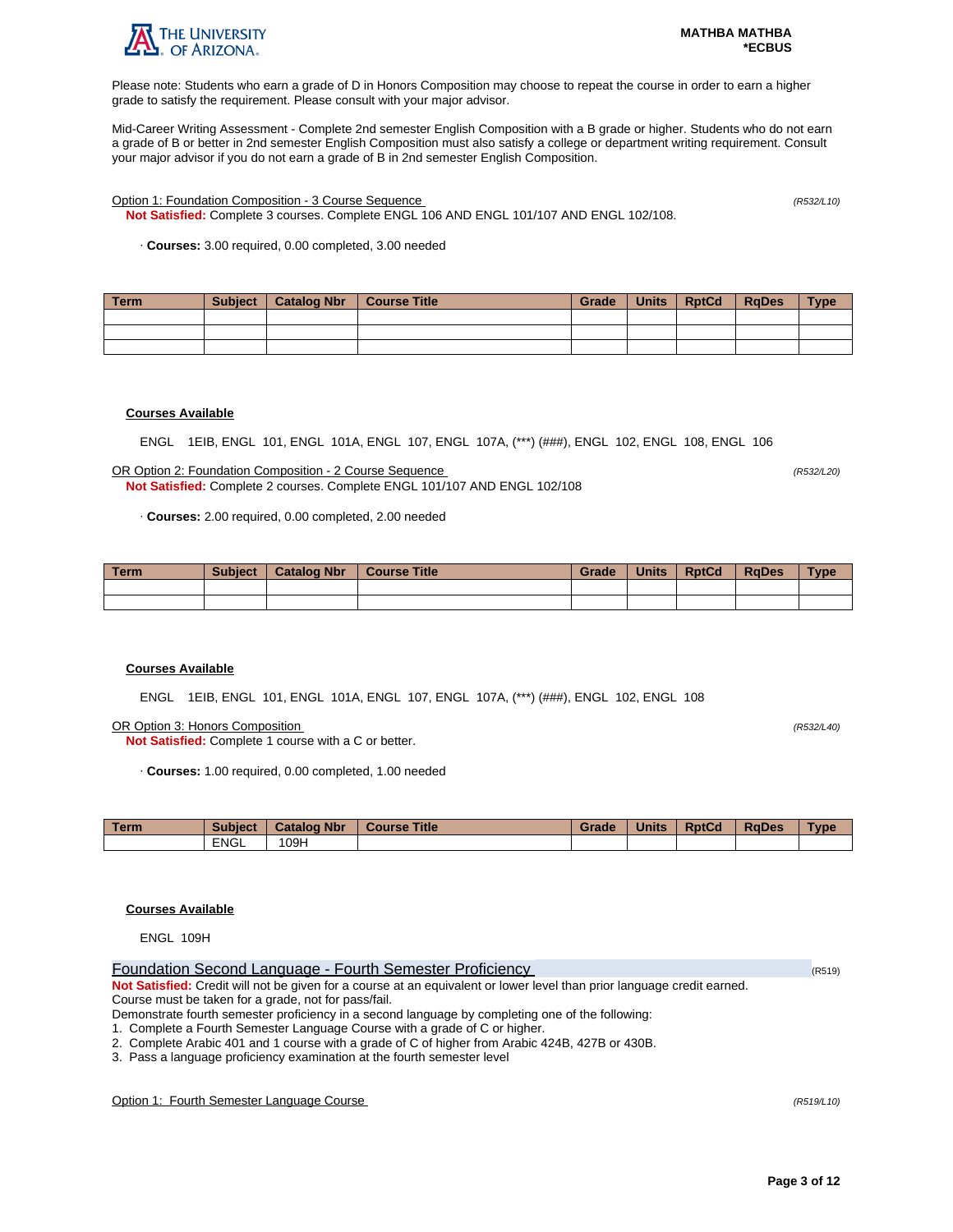

**Not Satisfied:** Complete 1 course with a grade of C or better.

Not from: FREN 325, 373, 375, 393, 399, 399H, 414, 448, 453, HIST 465D, ITAL 330A, 330B, 330C, 330D, 399, 399H, SPAN 397W, 406A, 414, 423A, 423B, 465C, 465D, TTE 414. Courses used to fulfill this requirement may also be used to fulfill other requirements.

· **Courses:** 1.00 required, 0.00 completed, 1.00 needed

| Term | <b>Subject</b> | <b>Catalog Nbr</b> | Course Title | Grade | <b>Units</b> | <b>RptCd</b> | <b>RaDes</b> | <b>Type</b> |
|------|----------------|--------------------|--------------|-------|--------------|--------------|--------------|-------------|
|      |                |                    |              |       |              |              |              |             |

#### **Courses Available**

AIS 204B, ARB 402, ARB 405, ARB 406, ARB 407, ARB 408, CHN 202, CHN 301, CHN 302, CHN 415, CHN 417, CHN 422, CHN 423, CRL 202, CRL 202-SA, CRL 301, CRL 301-SA, CRL 302, CRL 397A, CRL 497A, FREN 202, FREN 212, FREN 301, FREN 302, FREN 320, FREN 410, FREN 420, GER 202, GER 211, GER 301, GER 303, GER 311, GRK 202, GRK 204, GRK 212, GRK 402, GRK 412, GRK 424, ITAL 202, ITAL 202Z, ITAL 301, ITAL 302, ITAL 310, ITAL 320, JPN 202, JPN 301, JPN 302, JPN 405, JPN 421, JPN 422, JUS 203B, JUS 303A, JUS 303B, KOR 202, LAS 330, LAS 381, LAS 425, LAS 481, LAS 482, LAT 202, LAT 212, LAT 400, LAT 401, LAT 405, LING 204B, MAS 381, MAS 481, MAS 482, MENA 203B, MENA 303A, MENA 303B, PHIL 412, PORT 350, PORT 425, PRS 402, PRS 403, PRS 404, PRS 407, PRS 408, RSSS 202, RSSS 301, RSSS 302, RSSS 308, SERP 431B, SPAN 202, SPAN 203, SPAN 206, SPAN 251, SPAN 253, SPAN 323, SPAN 325, SPAN 330, SPAN 333, SPAN 381, SPAN 399, SPAN 425, SPAN 450, SPAN 481, SPAN 482, TURK 402, TURK 403, TURK 404, TURK 407, TURK 408

#### OR Option 2: Arabic Language (R519/L20)

**Not Satisfied:** Complete ARB 401, Intermediate Arabic, plus one additional course from ARB 424B, 427B, 439B, 484B.

· **Courses:** 1.00 required, 0.00 completed, 1.00 needed

| Term | <b>Subject</b> | <b>Catalog Nbr</b> | <b>Course Title</b> | Grade | <b>Units</b> | <b>RptCd</b> | <b>RaDes</b> | <b>Type</b> |
|------|----------------|--------------------|---------------------|-------|--------------|--------------|--------------|-------------|
|      | ARB            | 40 <sup>1</sup>    |                     |       |              |              |              |             |

#### **Courses Available**

ARB 401

AND Option 2: Additional Arabic Courses (R519/L30) **Not Satisfied:** Complete one additional course with a grade of C or better from ARB 424B, 427B, 439B, 484B.

· **Courses:** 1.00 required, 0.00 completed, 1.00 needed

| Term | <b>Subject</b> | <b>Catalog Nbr</b> | Course Title | Grade | <b>Units</b> | <b>RptCd</b> | <b>RaDes</b> | <b>Type</b> |
|------|----------------|--------------------|--------------|-------|--------------|--------------|--------------|-------------|
|      |                |                    |              |       |              |              |              |             |

## **Courses Available**

ARB 424B, ARB 427B, ARB 439B, ARB 484B

General Education Tier I (R522) (R522)

**Not Satisfied:** Complete each of the following areas.

Tier I Individuals & Societies/150s

**Not Satisfied:** Complete 2 courses, 6 units total. Transfer students with quarter system credits may satisfy Tier One requirements with 2 courses and 5.34 units.

· **Units:** 5.34 required, 0.00 completed, 5.34 needed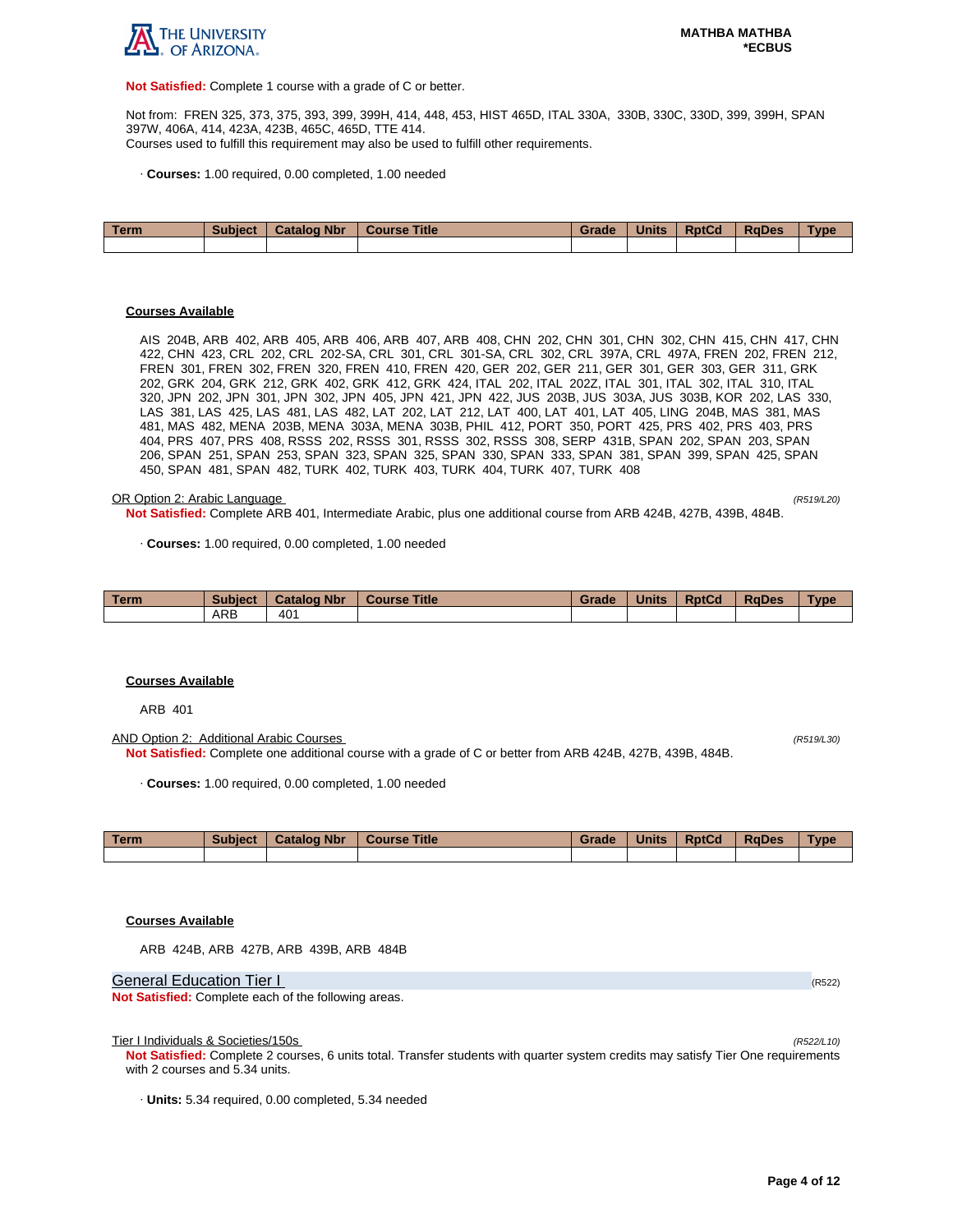

· **Courses:** 2.00 required, 0.00 completed, 2.00 needed

| <b>Term</b> | <b>Subject</b> | <b>Catalog Nbr</b> | <b>Course Title</b> | Grade | <b>Units</b> | <b>RptCd</b> | <b>RaDes</b> | <b>Type</b> |
|-------------|----------------|--------------------|---------------------|-------|--------------|--------------|--------------|-------------|
|             |                |                    |                     |       |              |              |              |             |
|             |                |                    |                     |       |              |              |              |             |

## **Courses Available**

(\*\*\*) (###), AFAS 150B1, ANTH 150B1, ART 150B1, ART 150B2, EAS 150B1, EDP 150B1, ENGL 150B1, ENGL 150B2, ESOC 150B1, FREN 150B1, FSHD 150B1, FTV 150B1, GEOG 150B1, GEOG 150B2, GER 150B1, GWS 150B1, GWS 150B2, GWS 150B3, GWS 150B4, GWS 150B5, HNRS 150B1, HNRS 150B2, HUMS 150B1, ITAL 150B1, LAR 150B1, LAS 150B1, MAS 150B1, MAS 150B2, MIS 150B1, PAH 150B1, PHIL 150B1, POL 150B1, RCSC 150B1, RCSC 150B2, RELI 150B1, RSSS 150B1, RSSS 150B2, SOC 150B1, SOC 150B2, SPAN 150B1, SPAN 150B2, TLS 150B1, AED 150A1, ANTH 150A1, ART 150A1, ENGL 150A1, GER 150A1, HWRS 150A1, LING 150A1, MIS 150A1, PAH 150A1, PAH 150A2, PAH 150A3, PHIL 150A1, POL 150A1, PSY 150A1, AED 150C1, ANTH 150C1, AREC 150C1, AREC 150C2, AREC 150C3, CLAS 150C1, ECON 150C1, FIN 150C1, FREN 150C1, GEOG 150C1, HIST 150C1, HIST 150C2, HIST 150C3, HIST 150C4, HIST 150C5, HIST 150C6, HNRS 150C1, HPS 150C1, ITAL 150C1, JOUR 150C1, LAS 150B2, LING 150C1, MAS 150C1, MENA 150C1, NSC 150C1, PHIL 150C1, PLP 150C1, POL 150C1, POL 150C2, POL 150C3, PPEL 150C1, RNR 150C1, SOC 150C1, SOC 150C2, TLS 150C1, PHIL 150A2

#### Tier I Natural Sciences/170s (R522/L20)

**Not Satisfied:** Complete 2 courses, 6 units total. Transfer students with quarter system credits may satisfy Tier One requirements with 2 courses and 5.34 units.

· **Units:** 5.34 required, 0.00 completed, 5.34 needed

· **Courses:** 2.00 required, 0.00 completed, 2.00 needed

| ∣ Term | <b>Subject</b> | <b>Catalog Nbr</b> | <b>Course Title</b> | Grade | <b>Units</b> | <b>RptCd</b> | <b>RaDes</b> | <b>Type</b> |
|--------|----------------|--------------------|---------------------|-------|--------------|--------------|--------------|-------------|
|        |                |                    |                     |       |              |              |              |             |
|        |                |                    |                     |       |              |              |              |             |

### **Courses Available**

Physical Sciences, AGTM 170A1, ASTR 170A1, ATMO 170A1, BE 170A1, BE 170A2, ENVS 170A1, GC 170A1, GEOG 170A1, GEOS 170A1, HNRS 170A1, HWRS 170A1, MSE 170A1, MSE 170A2, PHYS 170A1, PTYS 170A1, AME 170B1, ASTR 170B1, ASTR 170B2, OPTI 170B1, PTYS 170B2, ANTH 170C1, ANTH 170C2, ECOL 1BCIE, ECOL 170C1, ECOL 170C2, ECOL 170C3, ENTO 170C2, GEOS 170C1, HNRS 170C1, MCB 170C1, NSC 170C1, NSC 170C2, NSCS 170C1, PLS 170C1, PLS 170C2, PLS 170C3, RNR 170C1

Tier I Traditions & Cultures/160s

**Not Satisfied:** Complete 2 courses, 6 units total. Transfer students with quarter system credits may satisfy Tier One requirements with 2 courses and 5.34 units.

- · **Units:** 5.34 required, 0.00 completed, 5.34 needed
- · **Courses:** 2.00 required, 0.00 completed, 2.00 needed

| Term. | <b>Subject</b> | <b>Catalog Nbr</b> | Course Title | Grade | <b>Units</b> | <b>RptCd</b> | RaDes | <b>Type</b> |
|-------|----------------|--------------------|--------------|-------|--------------|--------------|-------|-------------|
|       |                |                    |              |       |              |              |       |             |
|       |                |                    |              |       |              |              |       |             |

### **Courses Available**

(\*\*\*) (###), AFAS 160A1, AFAS 160A2, AIS 160A1, ANTH 160A1, ANTH 160A2, ART 160A1, EAS 160A1, EAS 160A2, EAS 160A3, EAS 160A4, EAS 160A5, ENGL 160A1, ENGL 160A2, FREN 160A1, GER 160A1, HIST 160A1, HIST 160A2, MAS 160A1, MENA 160A1, MENA 160A2, POL 160A1, RELI 160A1, CLAS 160B1, DNC 160B1, ENGL 160B1, HIST 160B1, HIST 160B2, ITAL 160B1, POL 160B1, ARC 160C1, DNC 160C1, GER 160C1, GWS 160C1, HIST 160C1, POL 160C1, RSSS 160C1, RSSS 160C2, SPAN 160C1, ACBS 160D1, AFAS 160D1, ANTH 160D2, ANTH 160D3, ARC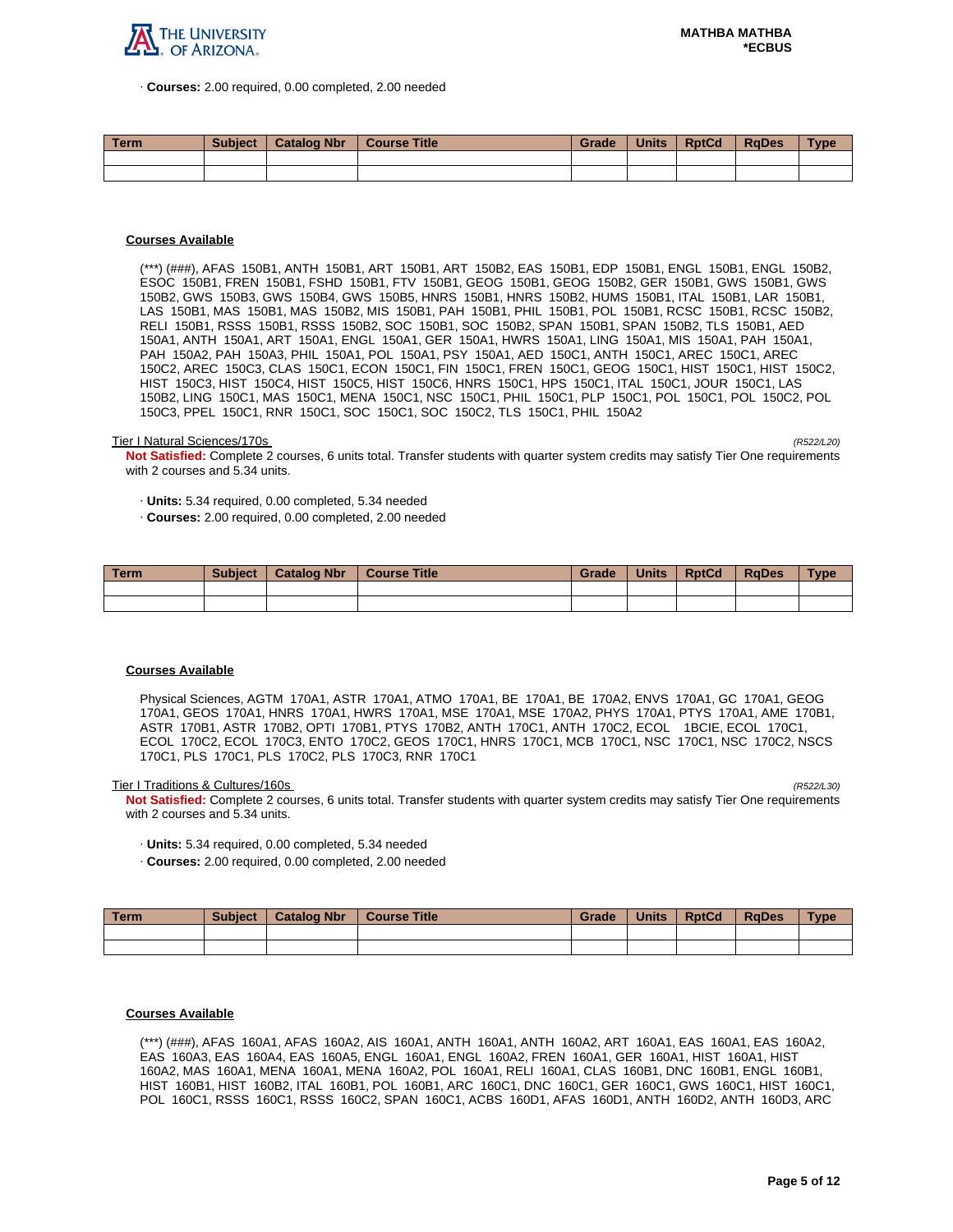

160D1, ART 160D1, ART 160D2, ART 160D3, CLAS 160D2, CLAS 160D3, ENGL 160D1, ENGL 160D2, ENTO 160D1, GER 160D1, GER 160D2, HIST 160D1, HNRS 160D1, HNRS 160D2, HNRS 160D3, HNRS 160D4, ITAL 160D1, JUS 160D1, MUS 160D1, PAH 160D1, PAH 160D2, PAH 160D3, PAH 160D4, PAH 160D5, PHIL 160D1, PHIL 160D2, PHIL 160D3, POL 160D1, RELI 160D1, RELI 160D2, RELI 160D3, RELI 160D4, RELI 160D5, RELI 160D6, RNR 160D1, RSSS 160D1, SPAN 160D1, TAR 160D1

### General Education Tier II (R528)

**Not Satisfied:** Complete each of the following areas.

### Tier II Arts (R528/L10)

**Not Satisfied:** Complete 1 course, 3 units total. Transfer students with quarter system credits may satisfy Tier Two requirements with 2.67 units.

- · **Units:** 2.67 required, 0.00 completed, 2.67 needed
- · **Courses:** 1.00 required, 0.00 completed, 1.00 needed

| Term | <b>Subject</b> | <b>Catalog Nbr</b> | <b>Course Title</b> | <b>Grade</b> | <b>Units</b> | <b>RptCd</b> | <b>RaDes</b> | Type |
|------|----------------|--------------------|---------------------|--------------|--------------|--------------|--------------|------|
|      |                |                    |                     |              |              |              |              |      |

### **Courses Available**

AFAS 218, AFAS 318, AFAS 371, ANTH 318, ARC 304, ARC 325, ARE 130, ARH 201, ARH 202, ARH 203, ARH 312, ARH 314, ARH 315, ARH 316A, ARH 316B, ARH 319, ARH 320, ARH 321, ARH 322, ARH 324, ARH 325, ARH 329, ART 203, ART 242, ART 282, ART 329, ART 358, CLAS 310, CLAS 329, DNC 100, DNC 101, DNC 112A, DNC 112B, DNC 112C, DNC 143, DNC 144A, DNC 144B, DNC 144C, DNC 152A, DNC 152B, DNC 152C, DNC 175, DNC 176A, DNC 176B, DNC 177C, DNC 177D, DNC 178A, DNC 178B, DNC 178C, DNC 179A, DNC 200, DNC 276A, ENGL 201, ENGL 209, ENGL 210, ENGL 300, ENGV 300, FTV 352, FTV 375, HNRS 203H, HNRS 216, HNRS 218, HNRS 220, HNRS 222, ISTA 301, JPN 245, LAS 322, LAS 337, MAS 337, MUS 100, MUS 101A, MUS 107, MUS 108, MUS 109, MUS 206, MUS 231, MUS 328, MUS 334, MUS 335, MUS 337, MUS 344, MUS 360, RELI 227, RELI 240, RELI 345, TAR 100, TAR 103, TAR 303, (\*\*\*) (###)

### Tier II Humanities (R528/L20)

**Not Satisfied:** Complete 1 course, 3 units total. Transfer students with quarter system credits may satisfy Tier Two requirements with 2.67 units. Prerequisite course work in Tier 1 Traditions and Cultures (TRAD) must be completed prior to taking. If LAT 201 or 202 are used to fulfill Foundation Second Language Proficiency, they cannot be used to fulfill Tier II Humanities.

- · **Units:** 2.67 required, 0.00 completed, 2.67 needed
- · **Courses:** 1.00 required, 0.00 completed, 1.00 needed

| Term | <b>Subject</b> | <b>Catalog Nbr</b> | Course Title | Grade | <b>Units</b> | <b>RptCd</b> | <b>RaDes</b> | Type |
|------|----------------|--------------------|--------------|-------|--------------|--------------|--------------|------|
|      |                |                    |              |       |              |              |              |      |

### **Courses Available**

AFAS 200, AFAS 222, AFAS 224, AFAS 230, AFAS 245, AFAS 249, AFAS 255, AFAS 310, AFAS 314, AFAS 320, AFAS 335, AFAS 342, AFAS 365, AFAS 373, AFAS 374, AFAS 377, AFAS 381, AIS 212, AIS 381, ANTH 222, ANTH 300, ANTH 349, ARC 220, ARC 303, ARH 300, ARH 329, ART 329, ART 360, CHN 241, CHN 245, CHN 345, CLAS 220, CLAS 221, CLAS 222, CLAS 260, CLAS 300, CLAS 312, CLAS 329, CLAS 335, CLAS 342, CLAS 346, CLAS 349, CLAS 351, CLAS 352, CLAS 353, CLAS 355, EAS 201, EAS 358, EAS 359, ENGL 220A, ENGL 220B, ENGL 228, ENGL 229, ENGL 230, ENGL 231, ENGL 245, ENGL 248B, ENGL 260, ENGL 264, ENGL 265, ENGL 266, ENGL 267, ENGL 280, ENGL 342, ENGL 360, ENGL 375, ENGL 377, ENGV 360, FREN 245, FREN 249, FREN 280, FREN 282, FREN 283, FREN 284, FREN 314, FREN 373, FREN 374, FREN 375, FTV 325, GER 233, GER 242, GER 246, GER 272, GER 273, GER 276, GER 278, GER 312, GER 320, GER 325, GER 371, GER 373, GER 375, GER 376, GER 379, GER 380, GWS 200, GWS 317, GWS 330, GWS 342, GWS 373, HIST 224, HIST 247, HIST 272, HIST 277A, HIST 277B, HIST 278, HIST 307, HIST 316, HIST 372A, HIST 372B, HNRS 200, HNRS 208H, HNRS 209, HNRS 210, HNRS 212, HNRS 302, ITAL 230, ITAL 240, ITAL 250A, ITAL 250B, ITAL 250C, ITAL 250D, ITAL 330B, JPN 220, JPN 272, JPN 311, JUS 301, JUS 325, JUS 372A, JUS 372B, JUS 376, KOR 251, LAS 310, LAS 335, LAT 201, LAT 202, LAW 360, MENA 277A, MENA 277B, MENA 342, MENA 372A, MENA 372B, PA 321, PAH 200, PAH 201, PAH 220, PAH 221, PAH 230, PAH 231, PAH 260, PAH 331, PHIL 210, PHIL 213, PHIL 220, PHIL 222, PHIL 260, PHIL 261, PHIL 262, PHIL 321, PHIL 325, PHIL 330, PRS 342, RELI 203, RELI 210, RELI 211, RELI 212, RELI 220, RELI 220A, RELI 220B, RELI 230, RELI 241, RELI 255, RELI 277A, RELI 280, RELI 300, RELI 303, RELI 304, RELI 325, RELI 335, RELI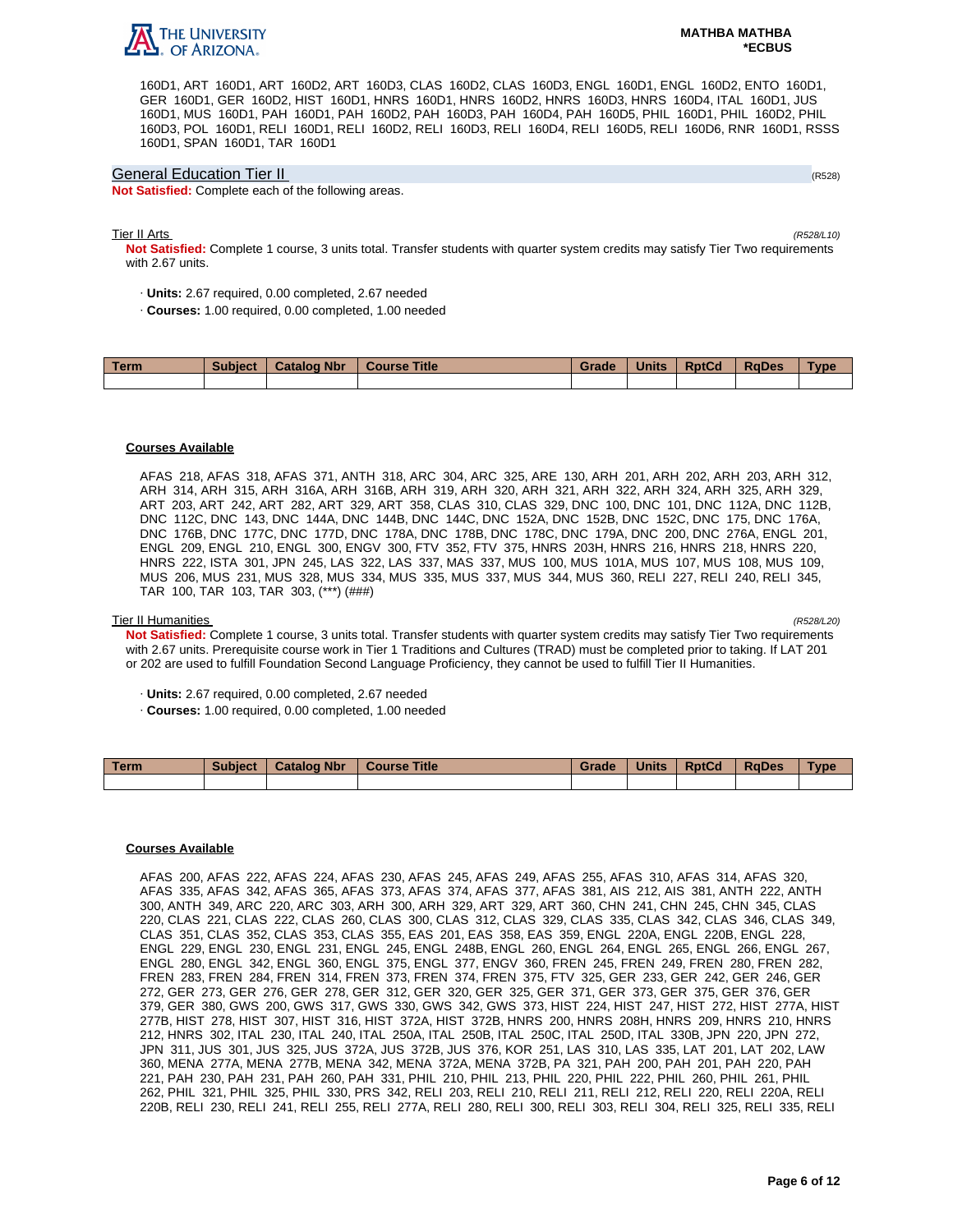

342, RELI 350, RELI 358, RELI 359, RELI 363, RELI 367, RELI 372A, RELI 372B, RELI 379, RELI 381, RELI 385, RSSS 210, RSSS 212, RSSS 280, RSSS 304, RSSS 310, RSSS 311, RSSS 325, RSSS 335, RSSS 340, RSSS 345, RSSS 350, SPAN 210, SPAN 220, (\*\*\*) (###)

#### Tier II Individual & Societies (R528/L30)

**Not Satisfied:** Complete 1 course, 3 units total. Transfer students with quarter system credits may satisfy Tier Two requirements with 2.67 units. Prerequisite course work in Tier 1 Individuals and Societies (INDV) must be completed prior to taking.

- · **Units:** 2.67 required, 0.00 completed, 2.67 needed
- · **Courses:** 1.00 required, 0.00 completed, 1.00 needed

| Term | Subject   Catalog Nbr | Course Title | Grade | <b>Units</b> | <b>RptCd</b> | <b>RaDes</b> | <b>Type</b> |
|------|-----------------------|--------------|-------|--------------|--------------|--------------|-------------|
|      |                       |              |       |              |              |              |             |

### **Courses Available**

AED 210, AED 408, AFAS 220, AFAS 223, AFAS 260, AFAS 280, AFAS 304A, AFAS 304B, AFAS 305, AFAS 306, AFAS 310, AFAS 340, AFAS 345, AFAS 376, AFAS 378, AFAS 444, AGTM 380, AIS 200, AIS 210, AIS 220, AIS 346, AIS 347, ALC 309, ANTH 202, ANTH 203, ANTH 204, ANTH 220, ANTH 280, ANTH 307, ANTH 314, ANTH 316, ANTH 317, ANTH 320, ANTH 323, ANTH 325, ANTH 330, ANTH 339, ANTH 346, ANTH 347, ANTH 358, ANTH 373, ANTH 380, ANTV 307, APCV 301, ARE 201, AREC 210, AREC 365, CHS 202, CLAS 240, CLAS 305, CLAS 306, CLAS 323, CLAS 362, EAS 202, EAS 280, ECON 200, ECON 205, EDL 200, EDP 200, ENGL 347, ENVS 310, ESOC 210, FCM 201, FCSC 302, FOOD 360, FREN 230, FREN 231, FSHD 200, FSHD 347, GEOG 205, GEOG 210, GEOG 250, GEOG 251, GEOG 252, GEOG 256, GEOG 270, GEOG 350, GEOG 367, GEOG 380, GER 244, GER 274, GER 327, GPSV 365, GWS 240, GWS 260, GWS 306, GWS 316, GWS 323, GWS 328, GWS 362, HED 350, HIST 246, HIST 306, HIST 362A, HIST 362B, HIST 370A, HIST 370B, HNRS 204H, HNRS 205H, HNRS 206H, HNRS 217, HNRS 221, HPS 300, HPS 387, HPS 444, HUMS 205, HUMS 376, ISTA 263, ITAL 231, ITAL 330D, JOUR 305, JOUR 360, JPN 362A, JPN 362B, JUS 370A, JUS 370B, KOR 245, KOR 352, LAR 350, LAS 204, LAS 230, LAS 251, LAS 280, LAS 310, LAS 312, LAS 316, LAS 317, LAS 345, LAW 389, LING 210, LING 211, LING 330, MAS 265, MAS 317, MAS 365, MCB 310, MENA 251, MENA 330, MENA 334, NAFS 365, NSC 255, PA 205, PA 250, PA 312, PA 323, PAH 240, PAH 310, PAH 320, PAH 330, PAH 350, PAH 372, PHIL 205, PHIL 211, PHIL 214, PHIL 223, PHIL 233, PHIL 241, PHIL 246, PHIL 250, PHIL 264, PHIL 323, PHIL 326, PHIL 345, PHIL 346, PHIL 347, PHIL 348, PHPM 310, PLG 202, PLG 211, PLG 256, POL 201, POL 202, POL 203, POL 204, POL 209, POL 250, POL 312, POL 345, PORT 280, PPEL 205, PPEL 210, PSY 200, PSY 216, PSY 240, PSY 277, RCSC 204, RELI 233, RELI 235, RELI 301, RELI 302, RELI 305, RELI 306, RELI 316, RELI 323, RELI 326, RELI 330, RELI 334, RELI 360, RELI 370A, RELI 370B, RNR 200, RNR 256, RSSS 275, RSSS 305, RSSS 306, RSSS 315, RSSS 320, RSSS 328, SERP 200, SLHS 255, SOC 202, SOC 220, SOC 260, SOC 280, SOC 320, SOC 355, SOC 357, SOC 367, SPAN 211, SPAN 220, SPAN 280, TLS 200, TLS 204, TLS 239, TLS 240, TLS 353, (\*\*\*) (###)

### Tier II Natural Sciences (R528/L40)

**Not Satisfied:** Complete 1 course, 3 units total. Transfer students with quarter system credits may satisfy Tier Two requirements with 2.67 units. Prerequisite course work in Tier 1 (NATS) must be completed prior to taking.

- · **Units:** 2.67 required, 0.00 completed, 2.67 needed
- · **Courses:** 1.00 required, 0.00 completed, 1.00 needed

| Term | <b>Subject</b> | <b>Catalog Nbr</b> | <b>Course Title</b> | Grade | Units | <b>RptCd</b> | <b>RaDes</b> | <b>Type</b> |
|------|----------------|--------------------|---------------------|-------|-------|--------------|--------------|-------------|
|      |                |                    |                     |       |       |              |              |             |

#### **Courses Available**

ACBS 310, ANTH 201, ANTH 257A, ANTH 257B, ANTH 258, ANTH 261, ANTH 324, ANTH 326, ANTH 327, ANTH 364, ANTV 364, ASTR 201, ASTR 202, ASTR 203, ASTR 204, ASTR 206, ASTR 208, ASTR 214, ATMO 325, ATMO 336, CHEM 257A, ECOL 206, ECOL 220, ECOL 223, ECOL 230, ECOL 250, ECOL 280, ECOL 310, ENGR 225, ENGR 257A, ENGR 257B, ENGR 258, ENTO 310, ENVS 210, GEOG 220, GEOG 230, GEOG 240, GEOS 212, GEOS 214, GEOS 216, GEOS 218, GEOS 220, GEOS 222, HNRS 202H, HNRS 219, HWRS 201, HWRS 202, HWRS 203, HWRS 204, MCB 239, MCB 261, MIC 204, MIC 310, MNE 201, MSE 220, MSE 225, MSE 257A, MSE 257B, MSE 258, NSC 310, NSC 353, NSC 375, OPTI 200, PHIL 305, PHIV 305, PHYS 200, PSY 220, PTYS 206, PTYS 212, PTYS 214, SCI 203, SLHS 261, SLHS 263, SLHS 267, SLHS 270, SLHS 362, TLS 201, WFSC 223, (\*\*\*) (###)

#### Diversity Emphasis Course (R531)

**Not Satisfied:** One course must be taken that focuses on Gender, Race, Class, Ethnicity, Sexual Orientation or Non-Western Area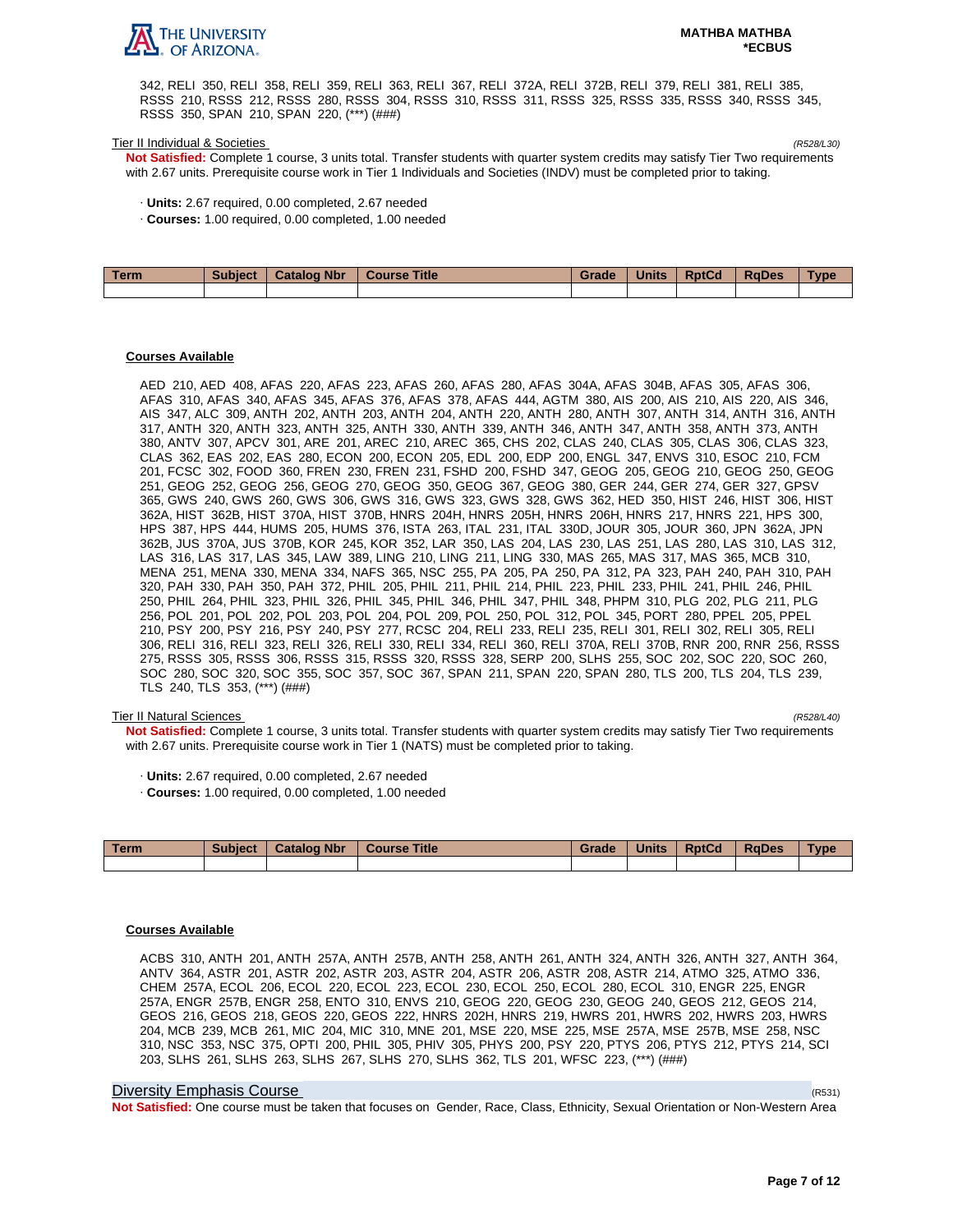

Studies.

Courses used to fulfill this requirement may also be used to fulfill other requirements.

#### Diversity Emphasis Course (R531/L10)

**Not Satisfied:** General Education Diversity Emphasis Course: Gender, Race, Class, Ethnicity, Sexual Orientation or Non-Western Area Studies.

· **Courses:** 1.00 required, 0.00 completed, 1.00 needed

| <b>Term</b> | <b>Subject</b> | <b>Catalog Nbr</b> | Course Title | Grade | <b>Units</b> | <b>RptCd</b> | RaDes | <b>Type</b> |
|-------------|----------------|--------------------|--------------|-------|--------------|--------------|-------|-------------|
|             |                |                    |              |       |              |              |       |             |

# **Courses Available**

AED 408, AFAS 150B1, AFAS 160A1, AFAS 160A2, AFAS 218, AFAS 220, AFAS 222, AFAS 223, AFAS 230, AFAS 245, AFAS 249, AFAS 255, AFAS 260, AFAS 302, AFAS 304A, AFAS 304B, AFAS 306, AFAS 310, AFAS 311D, AFAS 314, AFAS 318, AFAS 330, AFAS 335, AFAS 340, AFAS 342, AFAS 345, AFAS 365, AFAS 371, AFAS 373, AFAS 374, AFAS 376, AFAS 377, AFAS 381, AFAS 444, AFAS 467, AFAS 468, AIS 160A1, AIS 200, AIS 210, AIS 212, AIS 220, AIS 346, AIS 347, AIS 381, AIS 467, ANTH 150A1, ANTH 160A1, ANTH 160A2, ANTH 201, ANTH 202, ANTH 203, ANTH 220, ANTH 222, ANTH 307, ANTH 314, ANTH 318, ANTH 320, ANTH 323, ANTH 325, ANTH 330, ANTH 339, ANTH 346, ANTH 347, ANTH 358, ANTH 375, ANTH 402, ANTH 450, ANTH 467, ANTV 307, ANTV 375, ARH 203, ART 160A1, CHN 245, CHN 251, CHN 276, CHN 331, CHN 341, CHN 345, CHN 419, CHN 420, CHN 429, CHN 468, CHN 482, CHN 483, CHS 202, CLAS 150C1, CLAS 323, CLAS 362, DNC 177C, DNC 177D, DNC 178A, DNC 178B, DNC 178C, DNC 179A, EAS 130, EAS 160A1, EAS 160A2, EAS 160A3, EAS 160A4, EAS 160A5, EAS 201, EAS 202, EAS 280, EAS 333, EAS 358, EAS 359, EAS 402, EAS 484, EAS 496C, ENGL 150B2, ENGL 160A1, ENGL 160A2, ENGL 228, ENGL 229, ENGL 230, ENGL 245, ENGL 342, ENGL 377, ENGL 429, ENVS 310, FCM 201, FREN 150B1, FREN 150C1, FREN 160A1, FREN 230, FREN 231, FREN 245, FREN 249, FREN 314, FREN 373, FREN 374, FTV 150B1, FTV 251, GEOG 205, GEOG 210, GEOG 251, GEOG 252, GEOG 311D, GEOG 311E, GER 160A1, GER 274, GER 278, GER 373, GER 376, GWS 150B5, GWS 200, GWS 240, GWS 253, GWS 254, GWS 260, GWS 306, GWS 323, GWS 324, GWS 328, GWS 330, GWS 335, GWS 342, GWS 362, GWS 373, GWS 402, GWS 427, GWS 448, GWS 459, GWS 468, HIST 160A1, HIST 160A2, HIST 253, HIST 254, HIST 272, HIST 276, HIST 277A, HIST 278, HIST 306, HIST 307, HIST 370A, HIST 370B, HIST 372A, HIST 372B, HIST 482, HNRS 160D4, HNRS 204H, HPS 387, HPS 444, HUMS 150B1, HUMS 205, HUMS 376, HUSV 310, ITAL 150B1, ITAL 150C1, ITAL 231, ITAL 330B, ITAL 330D, JOUR 360, JPN 220, JPN 245, JPN 272, JPN 304, JPN 308, JPN 310, JPN 311, JPN 314, JPN 402, JPN 411, JPN 412, JPN 440, JPN 441, JPN 446A, JPN 446B, JPN 450, JPN 485, JPN 486, JPN 489, JPN 495B, JPN 496A, JPN 496C, JUS 325, JUS 370A, JUS 370B, JUS 372A, JUS 372B, JUS 376, KOR 245, KOR 251, LAS 251, LAS 310, LAS 312, LAS 335, LAS 337, LAS 345, LAW 389, LING 210, LING 304, LING 330, LING 402, LING 411, LING 412, LING 419, LING 420, LING 496C, MAS 160A1, MAS 265, MAS 330, MAS 337, MAS 365, MAS 467, MENA 160A1, MENA 160A2, MENA 251, MENA 277A, MENA 311E, MENA 330, MENA 334, MENA 372A, MENA 372B, MENA 375, MENA 441, MIS 150B1, MNE 201, MUS 109, MUS 231, MUS 334, MUS 335, MUS 337, MUS 344, NESV 375, PA 312, PAH 160D1, PAH 160D2, PAH 220, PAH 221, PAH 260, PAH 310, PHIL 222, PHIL 223, PHIL 325, PHIL 330, POL 160A1, POL 312, POL 330, POL 335, POL 345, POL 441, POL 464, POL 468, POL 476, PSY 216, RELI 130, RELI 160A1, RELI 160D4, RELI 160D5, RELI 160D6, RELI 210, RELI 212, RELI 220, RELI 230, RELI 235, RELI 240, RELI 277A, RELI 301, RELI 302, RELI 303, RELI 308, RELI 314, RELI 323, RELI 324, RELI 330, RELI 331, RELI 333, RELI 334, RELI 335, RELI 345, RELI 350, RELI 358, RELI 359, RELI 360, RELI 363, RELI 367, RELI 370A, RELI 370B, RELI 372A, RELI 372B, RELI 381, RELI 402, RELI 483, RELI 484, RELI 485, RELI 486, RELI 489, RSSS 150B2, RSSS 212, RSSS 305, RSSS 315, RSSS 320, RSSS 328, RSSS 350, SOC 202, SOC 220, SOC 222, SOC 260, SOC 280, SOC 324, SOC 325, SOC 355, SOC 357, SOC 427, SOC 432, SOC 448, SOC 450, SOC 459, SOC 467, SPAN 150B1, SPAN 150B2, SPAN 210, TAR 303, TLS 150C1

### **Additional Coursework** (RG521)

Courses listed in this section may include general elective credits, UA courses and transferable courses from other institutions. Consult with your advisor to determine if courses listed in this section may be used to fulfill a requirement or sub-requirement in your degree program.

Courses taken for Pass/Fail option can only count as elective credit. They cannot fulfill any General Education, Major, or Minor requirements.

## **BA in Mathematics**  $(RG664)$

**Not Satisfied:** Will appear fully satisfied when student satisfies Mathematics Supporting Computer Science, Math Major Core Requirements, and selects an emphasis. All emphases require a minimum of 15 units of 400-level coursework in the major.

Equivalent MATV courses may be available through UA South. For approved courses consult with your advisor.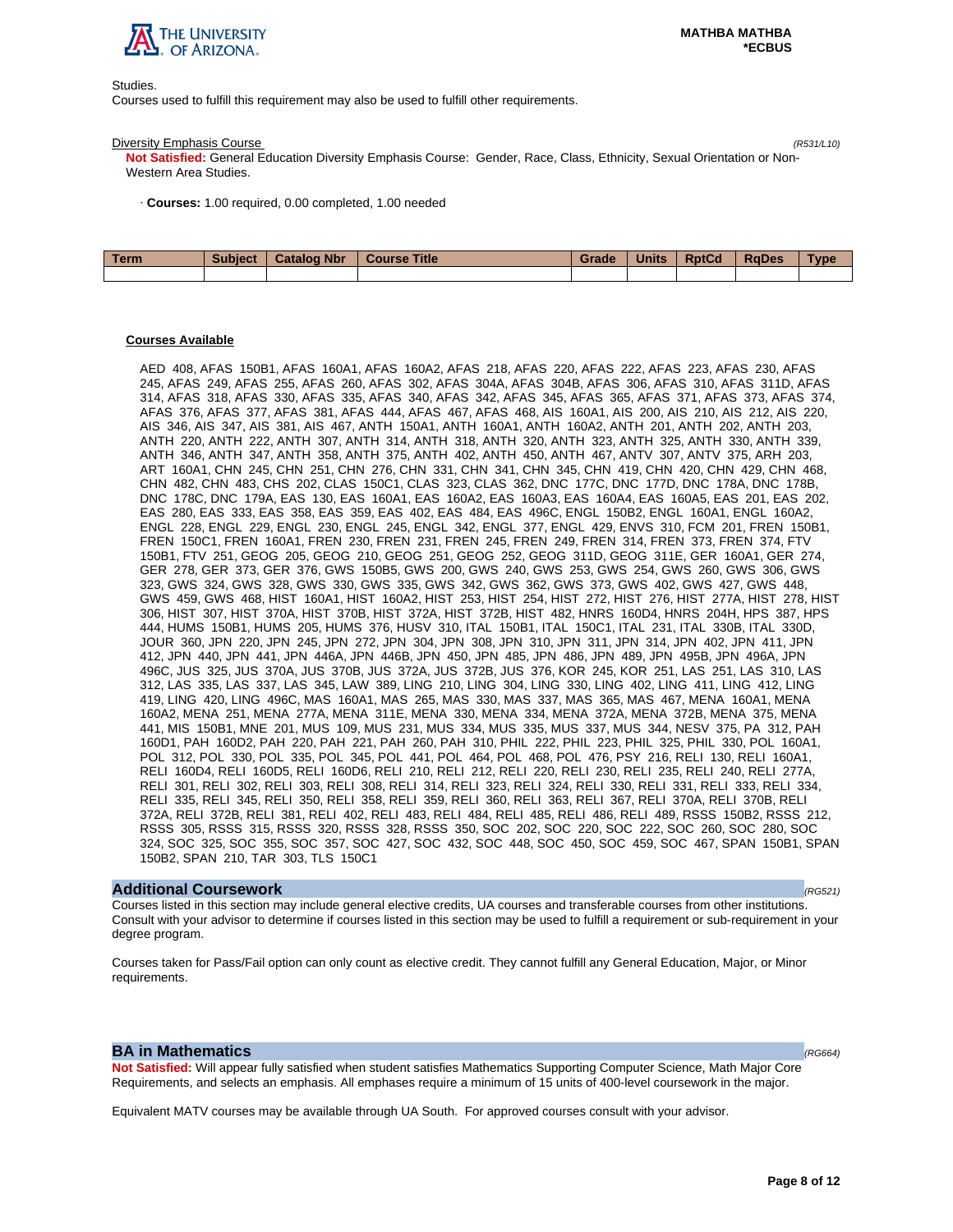

| <b>Mathematics Supporting Computer Science</b>                                                               | (R15805)     |
|--------------------------------------------------------------------------------------------------------------|--------------|
| <b>Satisfied:</b> Will appear fully satisfied when student satisfies Computer Science requirements.          |              |
|                                                                                                              |              |
| <b>Computer Science</b>                                                                                      | (R15805/L10) |
| <b>Not Satisfied:</b> Complete 1 course. Consult your advisor for a list of alternative programming courses. |              |
| Courses used to fulfill this requirement may be used to fulfill other requirements.                          |              |
| Courses: 1.00 required, 0.00 completed, 1.00 needed                                                          |              |
|                                                                                                              |              |

| Term | <b>Subject</b> | <b>Catalog Nbr</b> | <b>Course Title</b> | Grade | <b>Units</b> | <b>RptCd</b> | <b>RaDes</b> | Type |
|------|----------------|--------------------|---------------------|-------|--------------|--------------|--------------|------|
|      |                |                    |                     |       |              |              |              |      |

# **Courses Available**

CSC 110, CSC 120, CSC 250, ISTA 130

## Math Major Core Requirements (R971) 2008 12:00 12:00 12:00 12:00 12:00 12:00 12:00 12:00 12:00 12:00 12:00 12:00 12:00 12:00 12:00 12:00 12:00 12:00 12:00 12:00 12:00 12:00 12:00 12:00 12:00 12:00 12:00 12:00 12:00 12:00 1

**Not Satisfied:** Will appear fully satisfied when student satisfies Calculus I and Core Courses.

### $Calculus 1$  (R971/L10)

**Not Satisfied:** Complete 1 course

· **Courses:** 1.00 required, 0.00 completed, 1.00 needed

| <b>Term</b> | <b>Subject</b> | <b>Catalog Nbr</b> | <b>Course Title</b> | Grade | <b>Units</b> | <b>RptCd</b> | <b>RaDes</b> | <b>Type</b> |
|-------------|----------------|--------------------|---------------------|-------|--------------|--------------|--------------|-------------|
|             |                |                    |                     |       |              |              |              |             |

### **Courses Available**

MATH 122B, MATH 125

### Core Courses (R971/L50)

**Not Satisfied:** Complete 5 courses. Credit allowed for only one course in each pair: MATH 313 or MATV 313, MATH 323 or MATV 323, MATH 355 or MATV 355. MATV courses are only available to UA South students.

· **Courses:** 5.00 required, 0.00 completed, 5.00 needed

| Term | Subject   Catalog Nbr | <b>Course Title</b> | Grade | Units   RptCd | RaDes | <b>Type</b> |
|------|-----------------------|---------------------|-------|---------------|-------|-------------|
|      |                       |                     |       |               |       |             |
|      |                       |                     |       |               |       |             |
|      |                       |                     |       |               |       |             |
|      |                       |                     |       |               |       |             |
|      |                       |                     |       |               |       |             |

### **Courses Available**

MATH 129, MATH 223, MATH 313, MATH 323, MATH 355, MATV 313, MATV 323, MATV 355

# **Emphasis in Economics and Business Mathematics**  (*RG672)* **Construction (RG672)**

**Not Satisfied:** Will appear fully satisfied when student satisfies Economics Business Emphasis course requirements, Graduation Requirements, and declares an appropriate minor.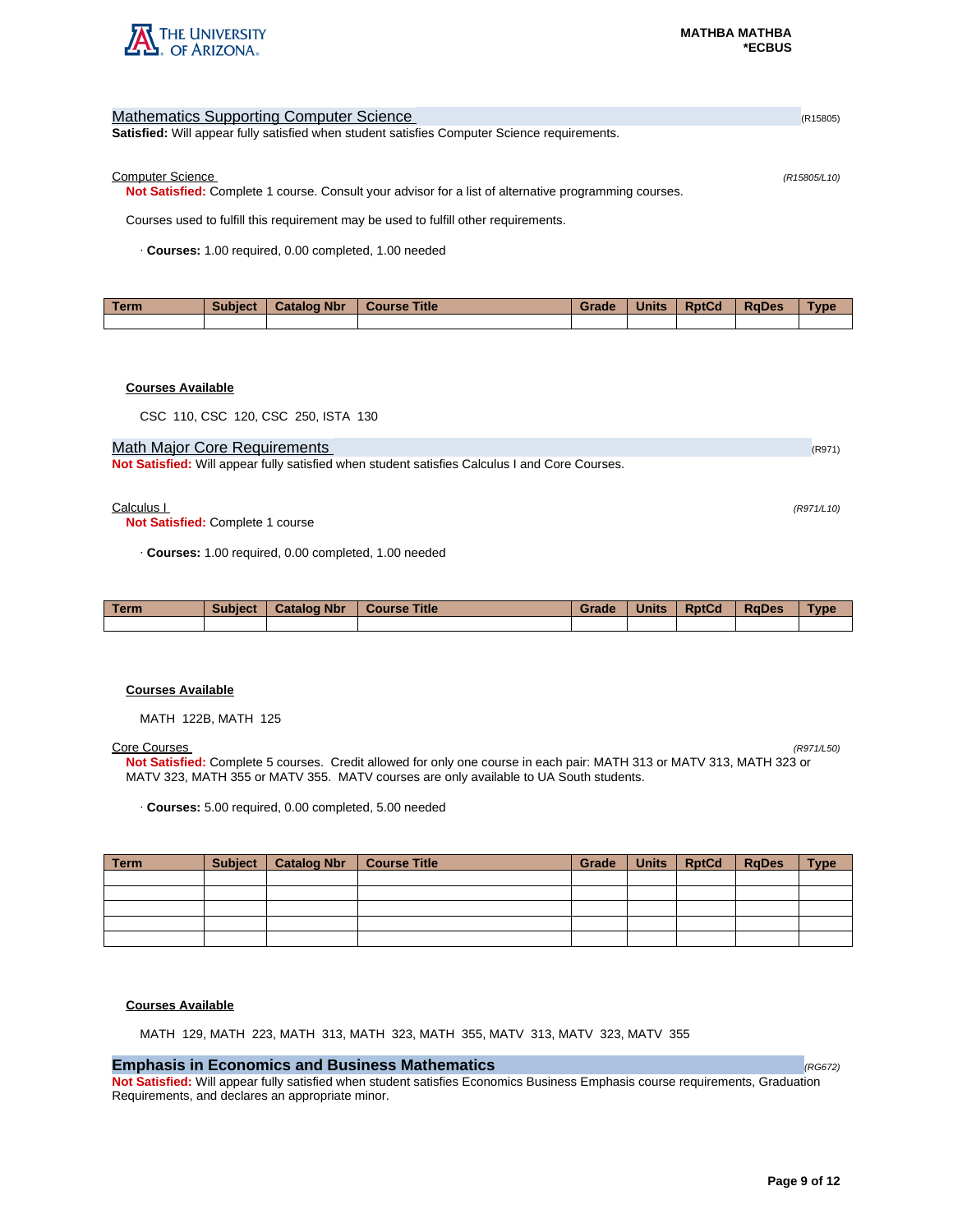

Equivalent MATV courses may be available through UA South. For approved courses consult with your advisor.

# Economics and Business Emphasis Requirements (R985) **Economics and Business Emphasis Requirements**

**Not Satisfied:** Will appear fully satisfied when student satisfies the two required Economics/Business emphasis courses, two of the electives, and one advisor approved course.

Economics/Business Required Courses (R985/L10)

**Not Satisfied:** Complete 2 courses

· **Courses:** 2.00 required, 0.00 completed, 2.00 needed

| l Term | <b>Subject</b> | <b>Catalog Nbr</b> | <b>Course Title</b> | Grade | <b>Units</b> | <b>RptCd</b> | <b>RaDes</b> | Type |
|--------|----------------|--------------------|---------------------|-------|--------------|--------------|--------------|------|
|        | MATH           | 425A               |                     |       |              |              |              |      |
|        | MATH           | 464                |                     |       |              |              |              |      |

# **Courses Available**

MATH 425A, MATH 464

#### Electives (R985/L30)

**Not Satisfied:** Complete 2 courses.

· **Courses:** 2.00 required, 0.00 completed, 2.00 needed

| Term | <b>Subject</b> | <b>Catalog Nbr</b> | <b>Course Title</b> | Grade | <b>Units</b> | <b>RptCd</b> | <b>RaDes</b> | <b>Type</b> |
|------|----------------|--------------------|---------------------|-------|--------------|--------------|--------------|-------------|
|      |                |                    |                     |       |              |              |              |             |
|      |                |                    |                     |       |              |              |              |             |

### **Courses Available**

DATA 462, DATA 468, MATH 413, MATH 425B, MATH 462, MATH 466, MATH 468

#### Additional Course (R985/L40)

**Not Satisfied:** Complete one 400-level MATH course in consultation with your math faculty advisor. You may choose from the pre-approved list. If you prefer to select another course, you may do so ONLY if approved by your math faculty advisor.

· **Units:** 3.00 required, 0.00 completed, 3.00 needed

| Term | <b>Subject</b> | <b>Catalog Nbr</b> | <b>Course Title</b> | Grade | <b>Units</b> | <b>RptCd</b> | <b>RaDes</b> | <b>Type</b> |
|------|----------------|--------------------|---------------------|-------|--------------|--------------|--------------|-------------|
|      |                |                    |                     |       |              |              |              |             |

### **Courses Available**

DATA 462, DATA 468, MATH 413, MATH 422, MATH 425B, MATH 432, MATH 454, MATH 456, MATH 462, MATH 466, MATH 468, MATH 485

#### Major 400-level Upper Division (R985/L50) (R985/L50)

**Not Satisfied:** A minimum of 15 units of 400-level upper-division major coursework must be completed.

· **Units:** 15.00 required, 0.00 completed, 15.00 needed

| Term | <b>Subject</b> | <b>Catalog Nbr</b> | <b>Course Title</b> | Grade | <b>Units</b> | <b>RptCd</b> | RaDes | <b>Type</b> |
|------|----------------|--------------------|---------------------|-------|--------------|--------------|-------|-------------|
|      |                |                    |                     |       |              |              |       |             |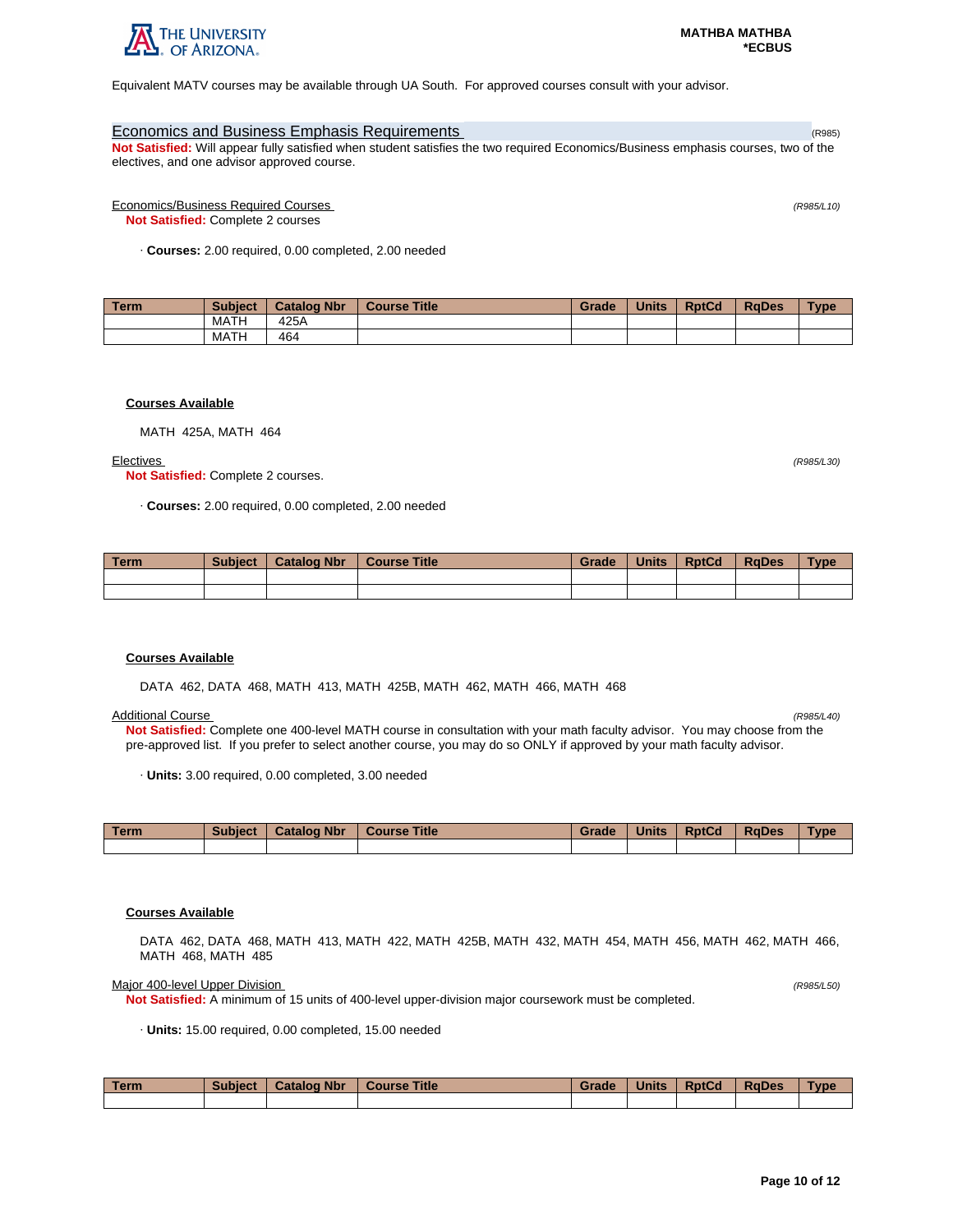### **MATHBA MATHBA \*ECBUS**

**Term Subject Catalog Nbr Course Title Grade Units RptCd RqDes Type**

## Economics and Business Emphasis Graduation Requirements (R1155) (R1155)

**Not Satisfied:** Will appear fully satisfied when student satisfies Mid Career Writing Assessment, Major GPA, Residency requirement, and Major Upper Division unit requirement.

## Mid Career Writing Assessment (R1155/L3)

**Not Satisfied:** Complete 2nd semester English Composition with a B grade or higher. Students who do not earn a grade of B or higher in 2nd semester English Composition must also satisfy a college or department writing requirement. Consult your major advisor if you do not earn a grade of B or higher in 2nd semester English Composition.

· **Courses:** 1.00 required, 0.00 completed, 1.00 needed

| <b>Term</b> | <b>Subject</b> | <b>Catalog Nbr</b> | <b>Course Title</b> | Grade | <b>Units</b> | <b>RptCd</b> | <b>RaDes</b> | <b>Type</b> |
|-------------|----------------|--------------------|---------------------|-------|--------------|--------------|--------------|-------------|
|             |                |                    |                     |       |              |              |              |             |

 $M$ ajor GPA (R1155/L10) (R1155/L10)

**Satisfied:** A minimum 2.0 GPA is required in the major coursework.

· **GPA:** 2.000 required, 0.000 completed

## Major Units (R1155/L15)

**Not Satisfied:** A minimum of 34 units must be completed in the major.

· **Units:** 34.00 required, 0.00 completed, 34.00 needed

| <b>Term</b> | Subject | <b>Catalog Nbr</b> | <b>Course Title</b> | Grade | <b>Units</b> | <b>RptCd</b> | <b>RqDes</b> | <b>Type</b> |
|-------------|---------|--------------------|---------------------|-------|--------------|--------------|--------------|-------------|
|             |         |                    |                     |       |              |              |              |             |
|             |         |                    |                     |       |              |              |              |             |
|             |         |                    |                     |       |              |              |              |             |
|             |         |                    |                     |       |              |              |              |             |
|             |         |                    |                     |       |              |              |              |             |
|             |         |                    |                     |       |              |              |              |             |
|             |         |                    |                     |       |              |              |              |             |
|             |         |                    |                     |       |              |              |              |             |
|             |         |                    |                     |       |              |              |              |             |
|             |         |                    |                     |       |              |              |              |             |
|             |         |                    |                     |       |              |              |              |             |
|             |         |                    |                     |       |              |              |              |             |

Major Residency (R1155/L20)

**Not Satisfied:** A minimum of 18 units in the major must be taken at the University of Arizona.

· **Units:** 18.00 required, 0.00 completed, 18.00 needed

| Term | Subject | Catalog Nbr   Course Title | Grade | Units RptCd | <b>RaDes</b> | <b>Type</b> |
|------|---------|----------------------------|-------|-------------|--------------|-------------|
|      |         |                            |       |             |              |             |
|      |         |                            |       |             |              |             |
|      |         |                            |       |             |              |             |
|      |         |                            |       |             |              |             |

THE UNIVERSITY **ARIZONA**